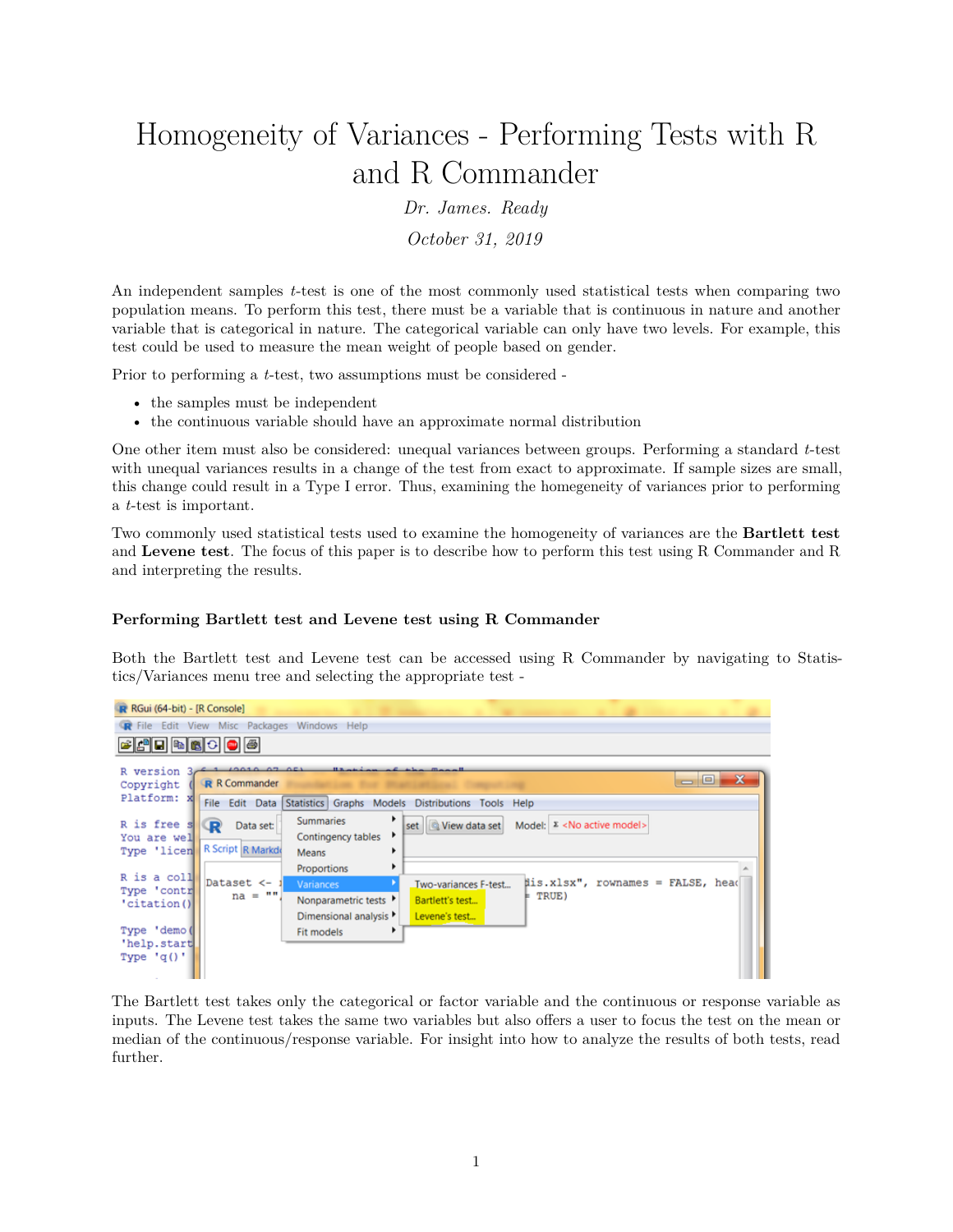## **Bartlett test**

The Bartlett test can be used to determine if *k* samples have equal variances. Bartlett's test is sensitive to departures from normality. If samples come from non-normal distributions, then Bartlett's test may not be accurate and a Type I error could be made. When the distribution of a continuous variable is a concern, the Levene test is an alternative.

The implied null hypothesis of the Bartlett test is that the variances are equal. If the resultant p-value of the test is less than .05, then the null hypothesis would be rejected and the alternative hypothesis, unequal variances, would be accepted.

First, let's create some test data. The following R code creates a 50-record normally distributed variable (*x*) with an  $M = 3.5$  and an  $SD = .5$ . In addition, a 50-record categorical variable (*gender*) is created with two levels: Male and Female. The distribution between Male and Female is exactly 50%. Finally, we've classified the variable *gender* as a factor, which is important in this illustration:

```
# set the seed value for replication purposes
set.seed(11012019)
# create a continuous variable (N = 50) that has a normally distributed mean
# of 3.5 and a standard deviation of .5
x <- rnorm(50, 3.5, .5)
# create an evenly distributed categorical variable, gender, with two levels
# (Male and Female)
gender <- c("Male","Female") %>%
     sample(50, replace=TRUE, prob=c(0.5, 0.5))
# treat the variable as a factor with levels
gender <- as.factor(gender)
```
Next, let's perform the Bartlett's test using the test data -

```
bartlett.test(x, g = gender)
```

```
##
## Bartlett test of homogeneity of variances
##
## data: x and gender
## Bartlett's K-squared = 0.28184, df = 1, p-value = 0.5955
```
Since the p-value of this test was greater than .05, the null hypothesis would not be rejected. The result would be interpreted as the two groups having equal variances. If a researcher were to include this result in a paper, it could be written -

A Bartlett's test of the homogeneity of mean variance of the x variable based on gender was performed. The result of the test was not significant,  $K^2(1) = 0.282$ ,  $p = .596$ .

The result of this Bartlett test would then be used as the support to select *equal variances* in the *t*-test.

## **Levene test**

The Levene test is similar to the Bartlett test; however, the Levene test is not as sensitive to departures from normality. As a result, the Levene Test is more commonly used by statisticians. Similar to the Bartlett test, the implied null hypothesis is that the variances are equal. If the resultant p-value of the Levene test is less than .05, then the null hypothesis would be rejected and the alternative hypothesis, unequal variances, would be accepted.

Let's look at Levene test results using the same test data as the Bartlett test -